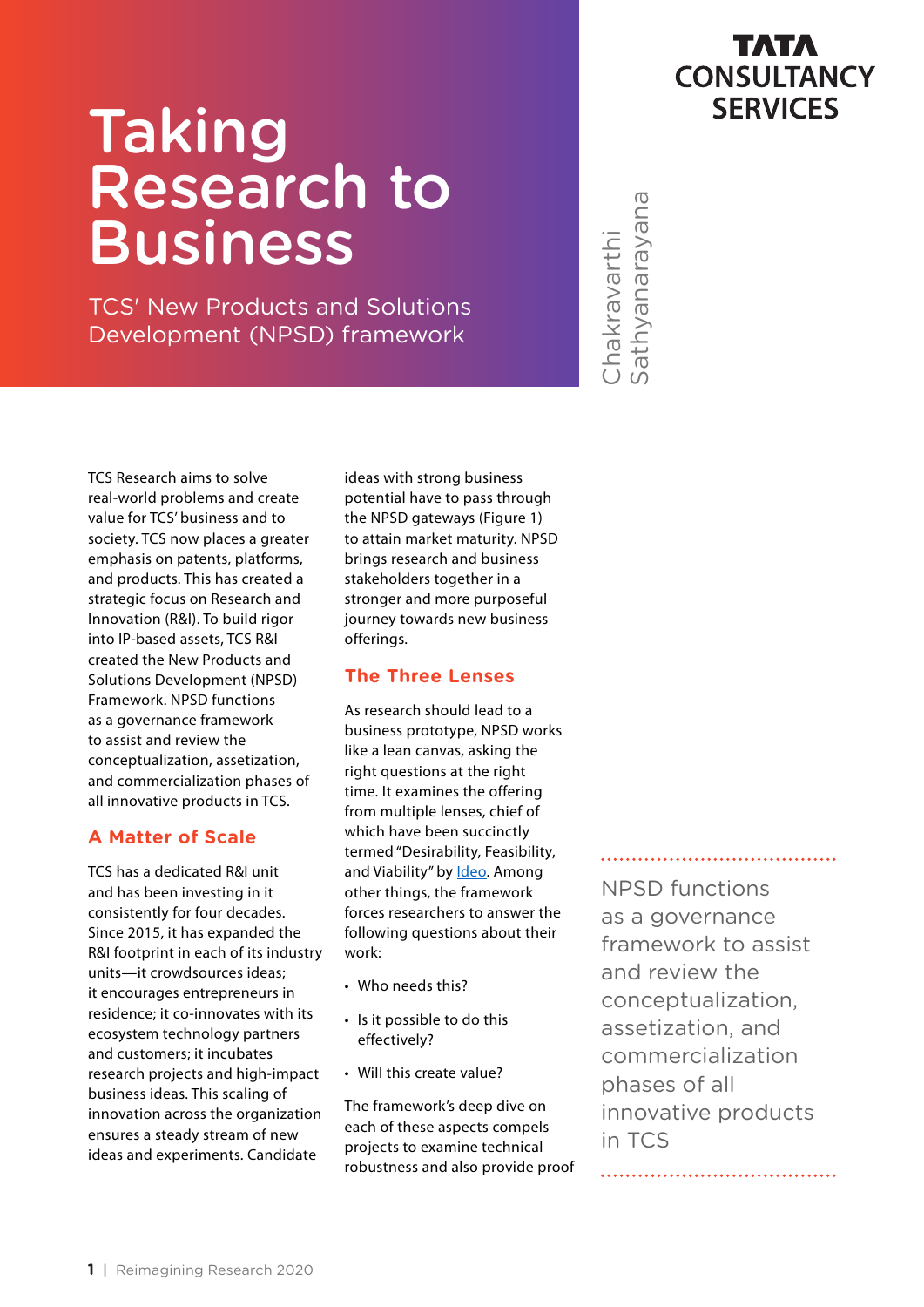

Technology Readiness Level is an estimate of the technology maturity and market feasibility of a given solution (product or service)

**Figure 1:** *NPSD framework*

points, study failure hypothesis, and prepare better for the market.

#### **A Balancing Act**

NPSD works like a lean canvas, asking the right questions the right time

TCS' NPSD attempts a delicate balancing act to provide the required freedom that researchers need to explore, and to assure the business of a robust and novel solution. It assesses maturity along a "Technology Readiness Level" (TRL) scale that graduates from 1 to 9. (Figure 1). Stage 1 (TRL 1–3) provides plenty of freedom for research to explore new technologies. Stage 2 (TRL 4– 6) examines the desirability

of the proposed offering and the technical feasibility in real-world scenarios. By Stage 3 (TRL 7–9), the offering must have gained in technology robustness and shaped itself for business viability.

#### **A Business Thinking Tool**

NPSD prepares research for the long haul. If the potential researchbased offering does not seem capable of technical efficacy or have market viability, it is sent back to the drawing board. TCS invests in blue sky research projects. But there are several projects that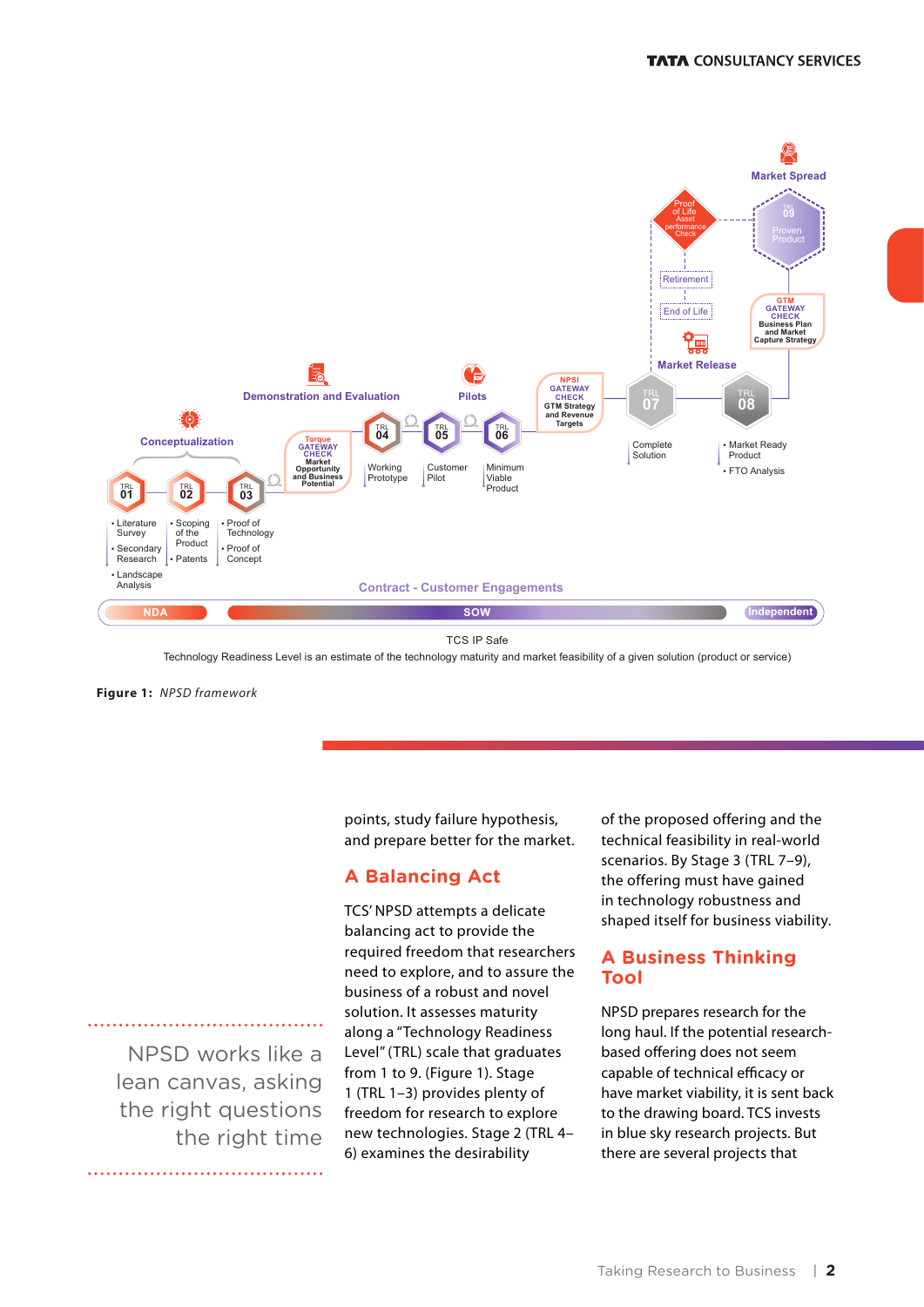

work on real-world problems too. NPSD enables these projects to understand business expectations. It also invites business to take an interest in research as it progresses. Thus, NPSD nudges the business and technology teams to work closely as the new offering moves down the pipeline. It leverages synergies in the organization, strengthening the collective

understanding of the business potential of new technologies.

As a well-defined process, NPSD brings clarity not only to research and business teams but also to aspects such as engineering and functions, such as legal and marketing. Most importantly, NPSD enables leadership to look at the funnel of options and prioritize accordingly.

NPSD leverages synergies in the organization, strengthening the collective understanding of the business potential of new technologies



# **Chakravarthi Sathyanarayana**

Sathya is a Principal Consultant with TCS Research and Innovation. He works in the area of Innovation Management. He has Masters degree in Computer Science from Indian Institute of Technology, Madras